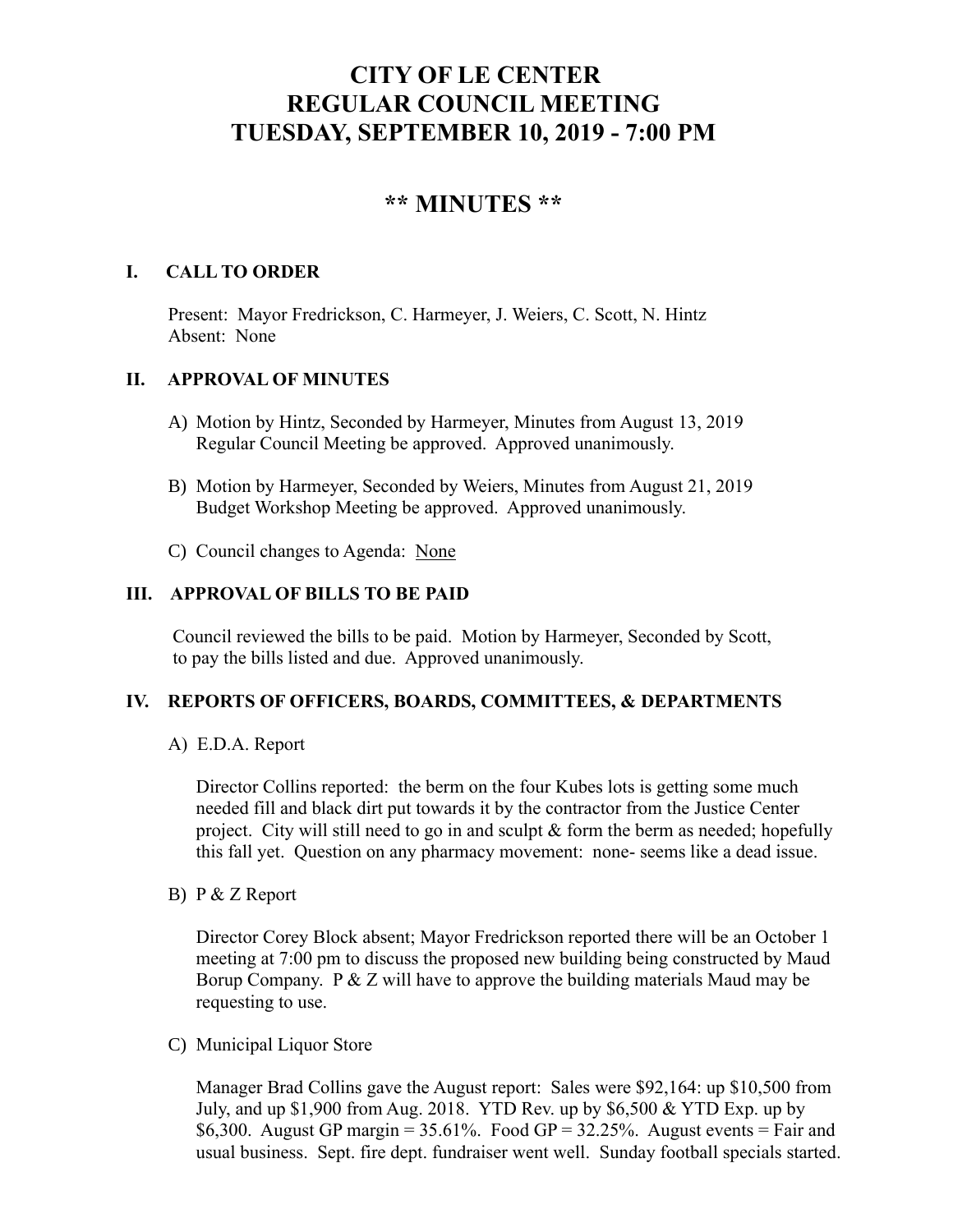D) Police Department

.

Police Chief Pfarr reported on the police activities for month of August: 203 calls  $@$  2,714 miles patrolled/ total calls up 8%, total miles up 9% for the year. Pfarr also reported the Fair was quiet; no parking issues/ working on new squad equipment to order/ See: new police "tiered" wage sheet for part-timers starting in 2020.

E) Water, Sewer, Streets, Parks Departments

Public Works Supt. Curt Roemhildt reported:

- Water- completed new R.O. membranes installation/ fixed watermain break at Winco road.
- Parks- cleaning, repairing, & painting the hockey boards/ fields are done.
- Street- sweeping the streets for leaves/ lots of tree cutting & stump removals.
- Sewer- working on jetting sewers  $\omega/4$  of the town on this year's schedule.
- F) Bolton & Menk Engineering
	- 1) 2020 street project: Based on the workshop meeting held earlier that evening: Motion by Harmeyer, Seconded by Scott, adopt **Resolution No. 2019H**, thereby calling for the Hearing on Improvement to be held Tuesday, November 5, 2019 at 7:00 pm at city hall. Approved unanimously.
	- 2) Engineer Hawbaker reported the County Justice Center storm water pond cleaning has been done to satisfaction/ grass seed seems to be taking hold around it/ berm has been somewhat shaped and seeded.
	- 3) Sealcoating has been done and swept on the east side of town/ Woods Edge was re-done by Pearson Bros. after poor result last year.
- G) Pool Dorothy D.

 Ms. Dinwiddie gave the final August report & explanation: total \$41,528.75 taken in for lessons & swimming passes in 2019/ received check from New Prague for their use of our pool = \$1,967.00/ recap: 9,158 people used the pool/ no major injuries of swimmers in the pool/ Read thru her "Goals For 2020" list. Council thanked her.

H) County Fair- Nancy Stauff

 Final report: had good weather for most of fair; had good attendance/ Thurs. sweet corn feed went thru 1500 ears/ Friday great attendance at the derby with 52 cars; fantastic band kept people on the grounds/ Sat. redneck tractor pull was a fun success with 12 teams; band was interrupted by rain and many people left/ Sunday pancake breakfast and classic car show had good #'s and variety/ the inflatable rides did well; people would still like the carnival back, maybe in the future. Archery event was tremendous; and maybe an ax throwing event for next year!